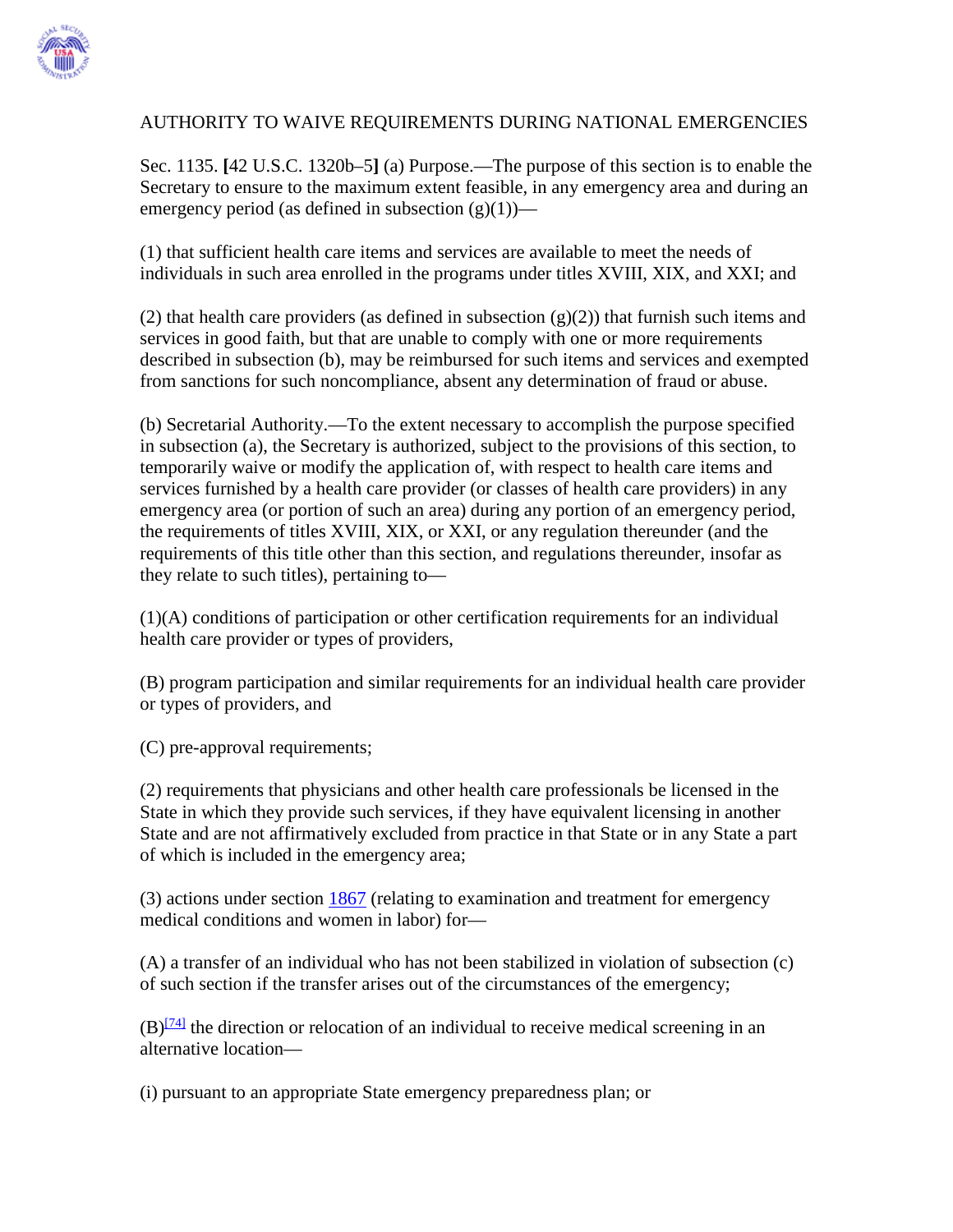(ii) in the case of a public health emergency described in subsection  $(g)(1)(B)$  that involves a pandemic infectious disease, pursuant to a State pandemic preparedness plan or a plan referred to in clause (i), whichever is applicable in the State;

(4) sanctions under section  $1877(g)$  (relating to limitations on physician referral);

(5) deadlines and timetables for performance of required activities, except that such deadlines and timetables may only be modified, not waived; <sup>[75]</sup>

(6) limitations on payments under section  $1851(i)$  for health care items and services furnished to individuals enrolled in a Medicare+Choice plan by health care professionals or facilities not included under such plan; and  $\frac{76}{6}$ 

 $(7)^{771}$  sanctions and penalties that arise from the noncompliance with the following requirements (as promulgated under the authority of section 264(c) of the Health Insurance Portability and Accountability Act of 1996 (42 U.S. C. 1320d-2 note)—

(A) section 164.510 of title 45, Code of Federal Regulations, relating to—

(i) requirements to obtain a patient's agreement to speak with family members or friends; and

(ii) the requirement to honor a request to opt out of the facility directory;

(B) section 164.520 of such title, relating to the requirement to distribute a notice; or

(C) section 164.522 of such title, relating to—

(i) the patient's right to request privacy restrictions; and

(ii) the patient's right to request confidential communications.

Insofar as the Secretary exercises authority under paragraph (6) with respect to individuals enrolled in a Medicare+Choice plan, to the extent possible given the circumstances, the Secretary shall reconcile payments made on behalf of such enrollees to ensure that the enrollees do not pay more than would be required had they received services from providers within the network of the plan and may reconcile payments to the organization offering the plan to ensure that such organization pays for services for which payment is included in the capitation payment it receives under part C of title XVIII. A waiver or modification provided for under paragraph (3) or (7) shall only be in effect if such actions are taken in a manner that does not discriminate among individuals on the basis of their source of payment or of their ability to pay, and, except in the case of a waiver or modification to which the fifth sentence of this subsection applies, shall be limited to<sup>[78]</sup> a 72-hour period beginning upon implementation of a hospital disaster protocal. A waiver or modification under such paragraph (7) shall be withdrawn after such period and the provider shall comply with the requirements under such paragraph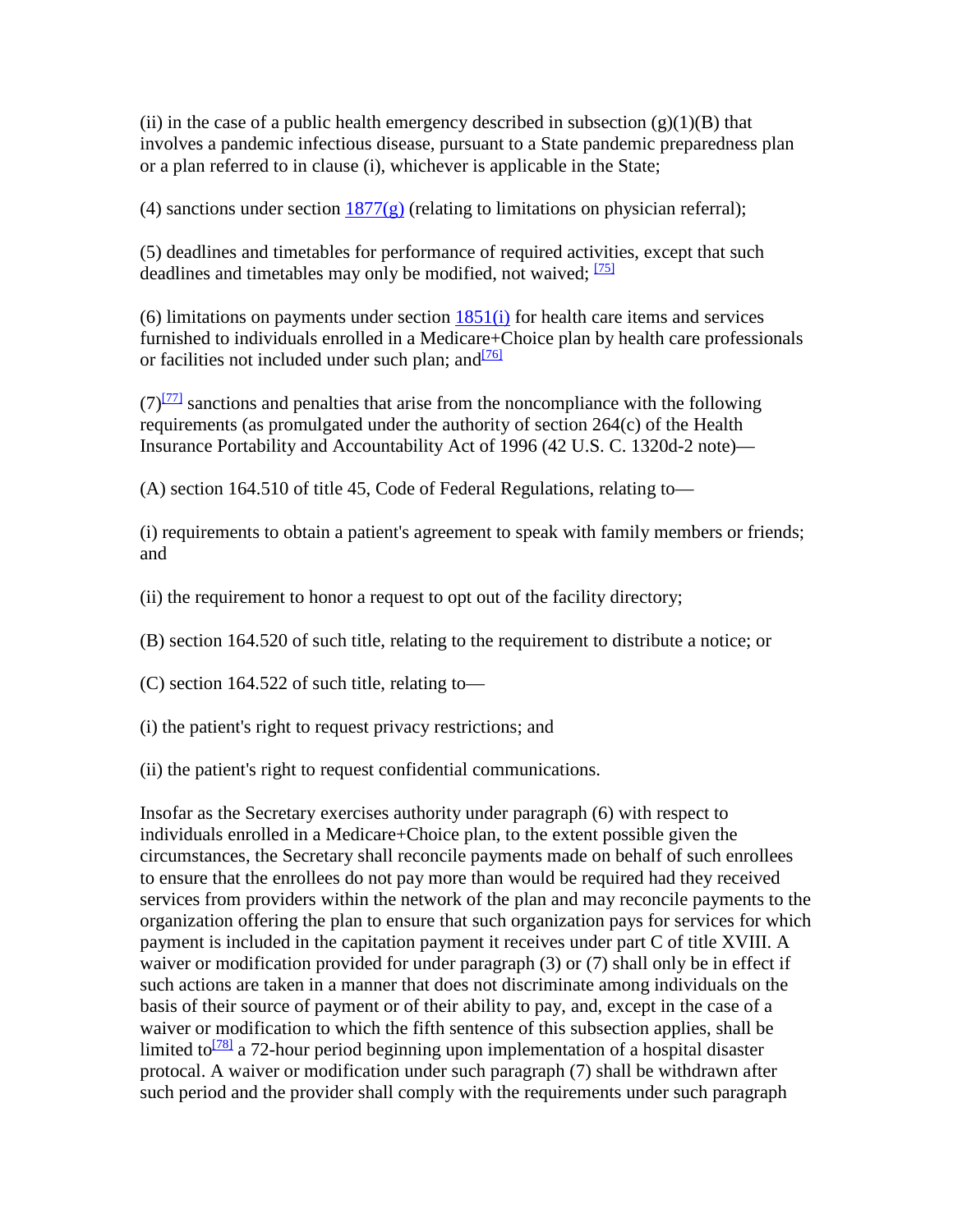for any patient still under the care of the provider.<sup>[79]</sup> If a public health emergency described in subsection  $(g)(1)(B)$  involves a pandemic infectious disease (such as pandemic influenza), the duration of a waiver or modification under paragraph (3) shall be determined in accordance with subsection (e) as such subsection applies to public health emergencies.<sup>[\[80\]](http://www.ssa.gov/OP_Home/ssact/title11/1135.htm#ft80#ft80)</sup>

(c) Authority for Retroactive Waiver.—A waiver or modification of requirements pursuant to this section may, at the Secretary's discretion, be made retroactive to the beginning of the emergency period or any subsequent date in such period specified by the Secretary.

(d) Certification to Congress.—The Secretary shall provide a certification and advance written notice to the Congress at least two days before exercising the authority under this section with respect to an emergency area. Such a certification and notice shall include—

(1) a description of—

(A) the specific provisions that will be waived or modified;

(B) the health care providers to whom the waiver or modification will apply;

(C) the geographic area in which the waiver or modification will apply; and

(D) the period of time for which the waiver or modification will be in effect; and

(2) a certification that the waiver or modification is necessary to carry out the purpose specified in subsection (a).

(e) Duration of Waiver.—

(1) In general.—A waiver or modification of requirements pursuant to this section terminates upon—

(A) the termination of the applicable declaration of emergency or disaster described in subsection  $(g)(1)(A)$ ;

(B) the termination of the applicable declaration of public health emergency described in subsection  $(g)(1)(B)$ ; or

(C) subject to paragraph (2), the termination of a period of 60 days from the date the waiver or modification is first published (or, if applicable, the date of extension of the waiver or modification under paragraph  $(2)$ ).

(2) Extension of 60-day periods.—The Secretary may, by notice, provide for an extension of a 60-day period described in paragraph (1)(C) (or an additional period provided under this paragraph) for additional period or periods (not to exceed, except as subsequently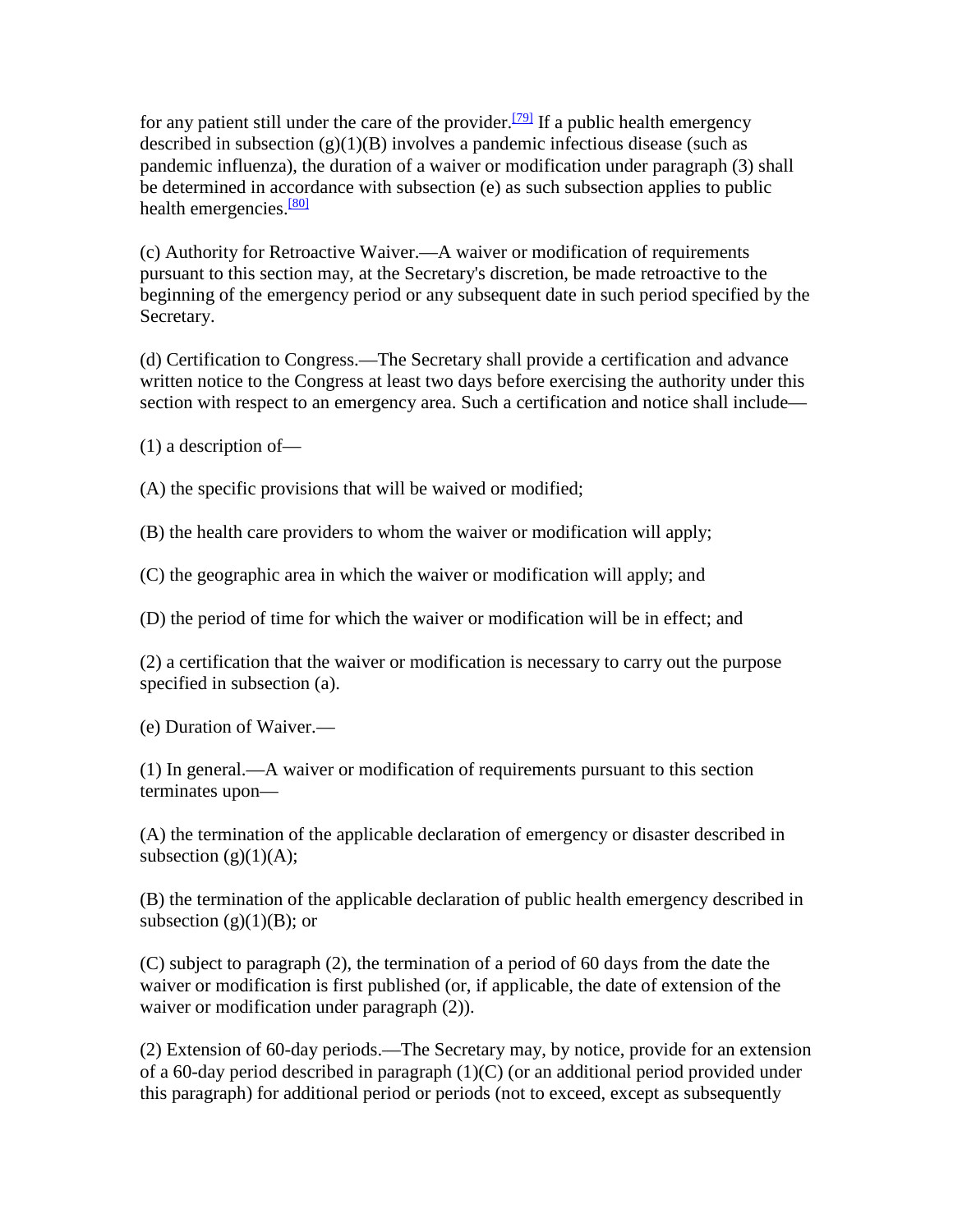provided under this paragraph, 60 days each), but any such extension shall not affect or prevent the termination of a waiver or modification under subparagraph (A) or (B) of paragraph (1).

(f) Report to Congress.—Within one year after the end of the emergency period in an emergency area in which the Secretary exercised the authority provided under this section, the Secretary shall report to the Congress regarding the approaches used to accomplish the purposes described in subsection (a), including an evaluation of such approaches and recommendations for improved approaches should the need for such emergency authority arise in the future.

(g) Definitions.—For purposes of this section:

(1) Emergency area; emergency period.—An "emergency area" is a geographical area in which, and an "emergency period" is the period during which, there exists—

(A) an emergency or disaster declared by the President pursuant to the National Emergencies  $Act^{\{81\}}$  or the Robert T. Stafford Disaster Relief and Emergency Assistance Act $\frac{[82]}{2}$ ; and

(B) a public health emergency declared by the Secretary pursuant to section 319 of the Public Health Service Act.

(2) Health care provider.—The term "health care provider" means any entity that furnishes health care items or services, and includes a hospital or other provider of services, a physician or other health care practitioner or professional, a health care facility, or a supplier of health care items or services.

[\[74\]](http://www.ssa.gov/OP_Home/ssact/title11/1135.htm#ftn74#ftn74) P.L. 109-417, §302(b)(1)(A), amended subparagraph (B) in its entirety, effective December 12, 2006, and applicable to public health emergencies declared pursuant to section 319 of the Public Health Service Act (42 U.S.C. 247d) on or after such date.

For subparagraph (B) as it formerly read, see Vol. II, Appendix J, Superseded Provisions, P.L. 109-417.

[\[75\]](http://www.ssa.gov/OP_Home/ssact/title11/1135.htm#ftn75#ftn75) P.L. 108-276, §9(2), struck out "and".

 $\frac{176}{2}$  P.L. 108-276, §9(3), struck out the period and substituted a semicolon and "and".

[\[77\]](http://www.ssa.gov/OP_Home/ssact/title11/1135.htm#ftn77#ftn77) P.L. 108-276, §9(4), added paragraph (7), effective July 21, 2004.

[\[78\]](http://www.ssa.gov/OP_Home/ssact/title11/1135.htm#ftn78#ftn78) P.L. 109-417,  $\S 302(b)(1)(B)$ , struck out "and shall be limited to" and substituted "and, except in the case of a waiver or modification to which the fifth sentence of this subsection applies, shall be limited to", effective December 19, 2006, and applicable to